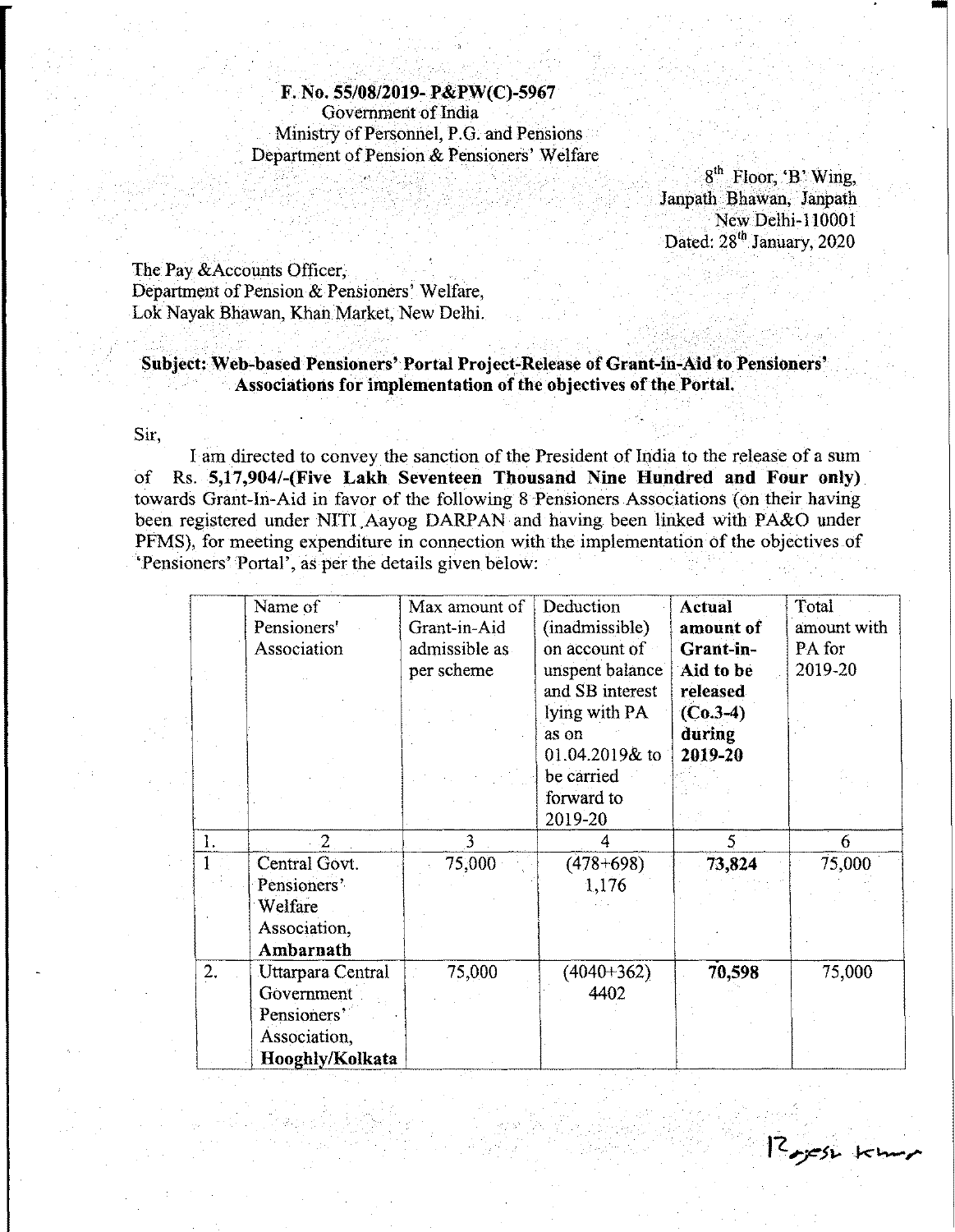| 3.                       | Railway<br>Pensioners<br><b>Welfare</b><br>Association,<br><b>Mysuru</b>                                                         | 75,000   | $(26138+0)$<br>26138   | 48,862   | 75,000   |
|--------------------------|----------------------------------------------------------------------------------------------------------------------------------|----------|------------------------|----------|----------|
| $\overline{\mathbf{4}}$  | <b>Retired Railway</b><br><b>Employees</b><br>Assoiation.<br>Jagadhari,<br>Haryana                                               | 75,000   | $(24551+707)$<br>25258 | 49,742   | 75,000   |
| $\overline{S}$           | Co-ordination<br>Committee of<br>Central<br>Government<br>Pensioners'<br><b>Associations</b><br>Kolkata (West<br><b>Bengal</b> ) | 75,000   | $(NA+0)$<br>0.         | 75,000   | 75,000   |
| $6^{\circ}$              | <b>Bharat Pensioners</b><br>Samaj, New<br>Delhi                                                                                  | 75,000   | $(NA+0)$               | 75,000   | 75,000   |
| $\overline{\mathcal{I}}$ | All India Ex Para<br><b>Military Force</b><br>Personnel,<br><b>Jalandhar</b><br>(Punjab)                                         | 75,000   | $(24593+0)$<br>24593   | 50,407   | 75,000   |
| $\overline{8}$           | Forum for<br>Excellence-<br>Forum MES<br>officers, New<br><b>Delhi</b>                                                           | 75,000   | $(529+0)$<br>529       | 74,471   | 75,000   |
|                          | Total                                                                                                                            | 6,00,000 | 56,058                 | 5,17,904 | 6,00,000 |

**2,UtilizationCertificates in respect of earlier grant sanctioned to above Pensioner Association are enclosed.**

**3. Details of Recurring Grant for admissible Activities** The maximum permissible amounts on the individual Component eligible for sanction/reimbursement in the form of Grant-in-Aid are' as follows, with flexibility of 25% on higher/lower side of individual component:

| $\bf{(i)}$<br>Telephone + Internet Connection | Up to Rs. $12,000$ per annum |
|-----------------------------------------------|------------------------------|
| (ii)<br>Stationery + Battery replacement      | Up to Rs. $19,500$ per annum |
| Subsidy towards Rent of Building/<br>(iii)    | Up to Rs. 28,500 per annum   |
| Water/electricity/AMC of equipment            |                              |

 $12$  yest kims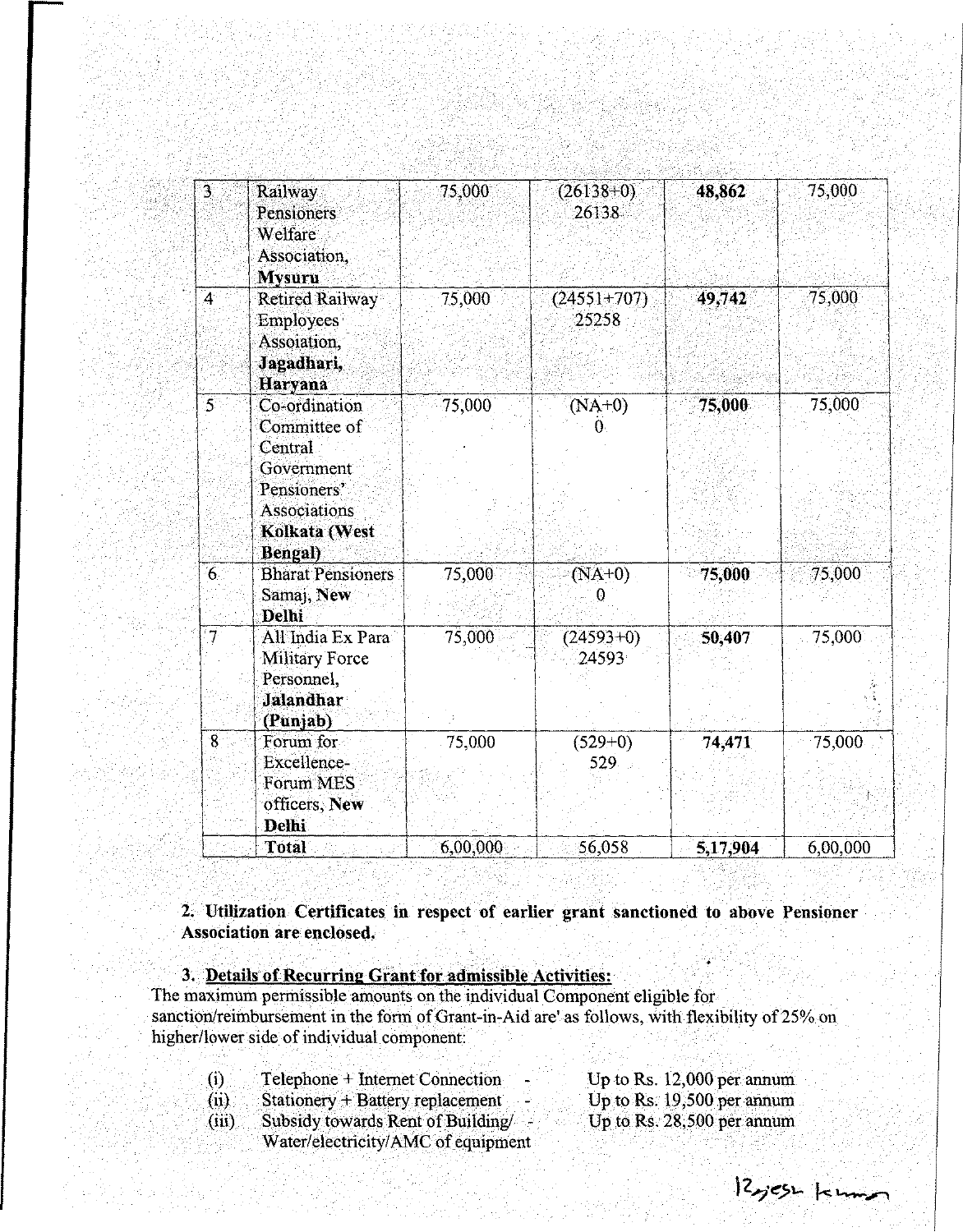(iv) Remuneration Payable to data entry - (part time) per annum

Up to Rs. 15,000 per Operator

**Total** 

Up to Rs. 75,000 per annum

- Any other expenditure by the Pensioners Association on any activity/component other than those mentioned above will not be admissible from the Grant-in-Aid and will be treated as an unspent amount, to be recoverable or adjusted from the future grant as the case may. In: case the actual expenditure during the year on individual component is less' than the permissible amount on individual components, the difference of Grant-in-Aid and the actual expenditure will be treated as unspent and will be adjusted in the next year's grant.
- 5 Further, the above Grant-in-Aid is subject to maintain ina separate Bank Account for the Grant-in-aid under Pensioners' Portal and all the expenditure to be booked only through PFMS-EAT module in their respective log-in-id. The Grantee shall also generate/upload/submit/approve a Utilization Certificate (in the prescribed Performa) for the grant received and utilized during the year 2019-2020 in PFMS-EAT module through the irrespective Log-in- ID within three months of the close of the financial year 2019-2020 i.e. upto  $30<sup>th</sup>$  June, 2020. Failure to do so will make the Grantee Pensioner Association liable for refund of entire Grant-in-Aid amount along with the interest.
- 6. The Pensioners' Associations are required to submit a consolidated performance-cum-Achievement report immediately after utilization of this grant. The Associations are also required to prepare their Annual work Plan for the current and next financial year be fore they could become eligible for Grant of any further Grant-in-Aid for the next financial year.
- 7. The grant is further subject to the terms and conditions as indicated in the Annexure.
- 8. The above Pensioners Associations, therefore, advised to book the utilization of funds for approved components under the Scheme of GIA through EAT Module under PFMS. Any expenditure in cured otherwise than through EAT nodule will not qualify for adjustment against the Grant-in-aid being sanctioned and released and the Association will be liable to refund such amount to this Department. .
- 9. In case of any difficulty in booking Expenditure under PFMS, Pensioner Association may also contact PFMS Central Help Desk Contact number and email ID for PFMS-EAT Module query: PFMS Maine-mail ID: 0ao2000@nic.in and helpdesk-pfmsfieov.in and praodopdt@nic.in.
- 10. While making any query on PFMS-EAT MODULE through e-maii, please mention the following details ( mandatory requirement) :

CONTROLLER CODE :034, GRANTNO: 72 SCHEMENAME: 0720 (ADMIISTRA TIVE REFORMS & PENSIONERS

R<sub>oj</sub>eju kump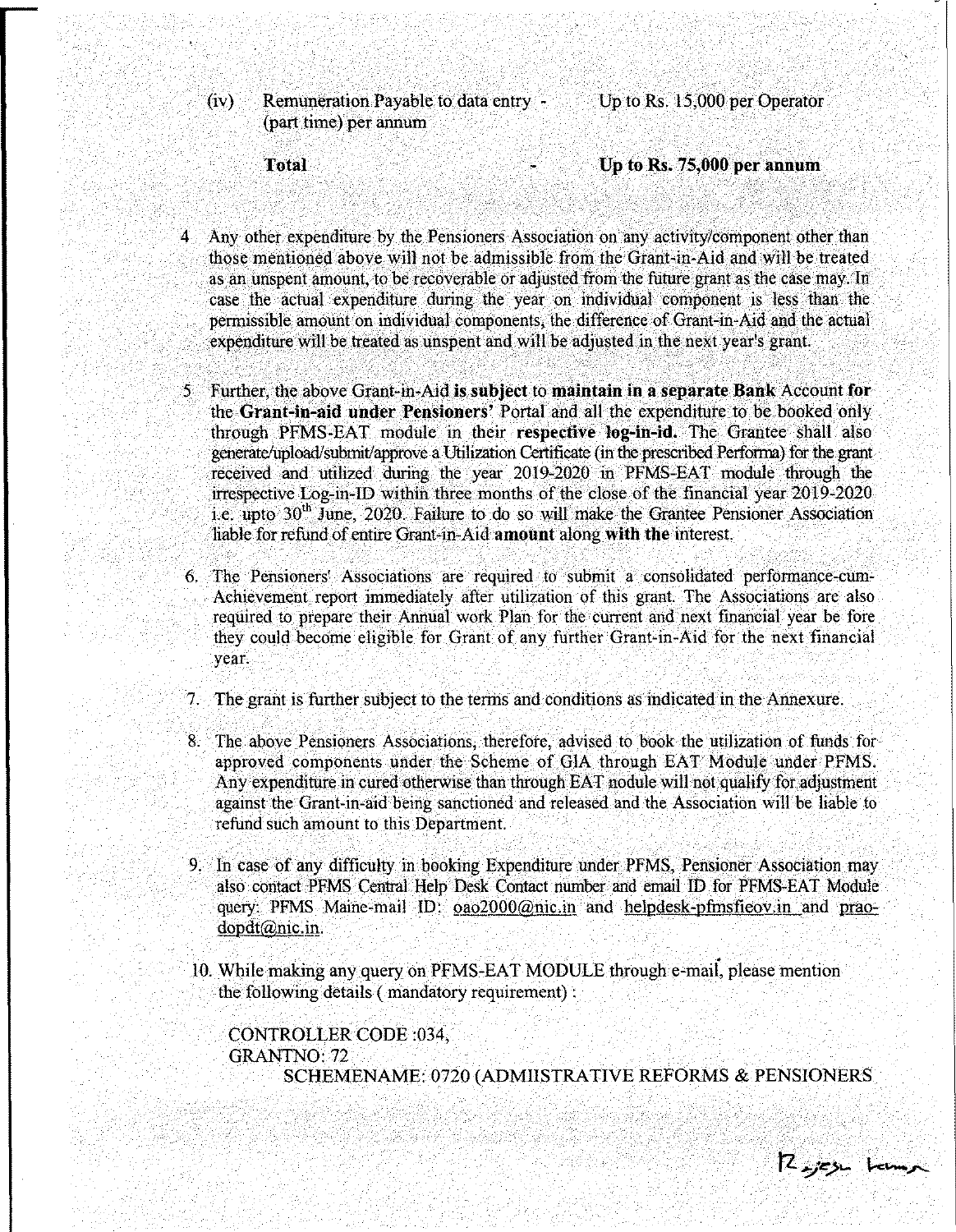## SCHEME) NAME OF THE PENSIONER ASSOCIATION - AGENCY UNIQUE CODE

In view of the above, Pensioner Associations are advised to book the expenditure against grant-inaid only through PFMS EAT Module for the prescribed components as mentioned in the sanction letter.

- 11. The Drawing and Disbursing officer of the Department of Pension & Pensioners' Welfare is authorized to draw the amount as mentioned in Col 5 oftable given in para 1 above for disbursement to the Grantee Pensioners' Association by way of transferring the amount to the Bank Accounts of respective Pensioners' Associations.
- 12. The expenditure involved is debitable to Major Head "2070"- Other Administrative Services *00.800.* Other Expenditure, (Minor Head); 43-Plan Scheme of Department of Pensions and Pensioner Welfare, 43.01- Pensioners Portal; 43.01.31- Grants-In-Aid-General under Demand No- 72 Ministry of Personnel, Public Grievances & Pensions for the year 2019-2020.
- 13. The accounts of the above Pensioners' Associations shall be open to inspection by the sanctioning authority and the audit, both by the Comptroller and Auditor- General of the India under the provision of CAG (DPC) Act, 1971 and internal audit by the Principal Accounts Officer of the Department of Pension & Pensioners' Welfare, whenever the organization is called upon to do so.
- 14. This sanction issues under financial powers delegated to the Ministries/Departments of Government of India with the concurrence of Integrated Finance Division vide Diary No. Dir *(FIP)/5967/1607* dated 01.01.2020.
- 15. The expenditure Rs. *5,17,904/-* (Five Lakh Seventeen Thousand Nine Hundred and Four only) towards has been noted in the Grant-In-Aid register for the year 2019- 2020.

Yours faithfully

*)-Z~/~.s\..*k~ (Rajesh Kumar) Under Secretary to the Government of India

**Copy to:** S.O. (Cash) with two spare copies. It is requested to prepare Bill for making payment through RTGS in favor of above Pensioner Association as per amount indicated in column '5' of Table under Para-l above.